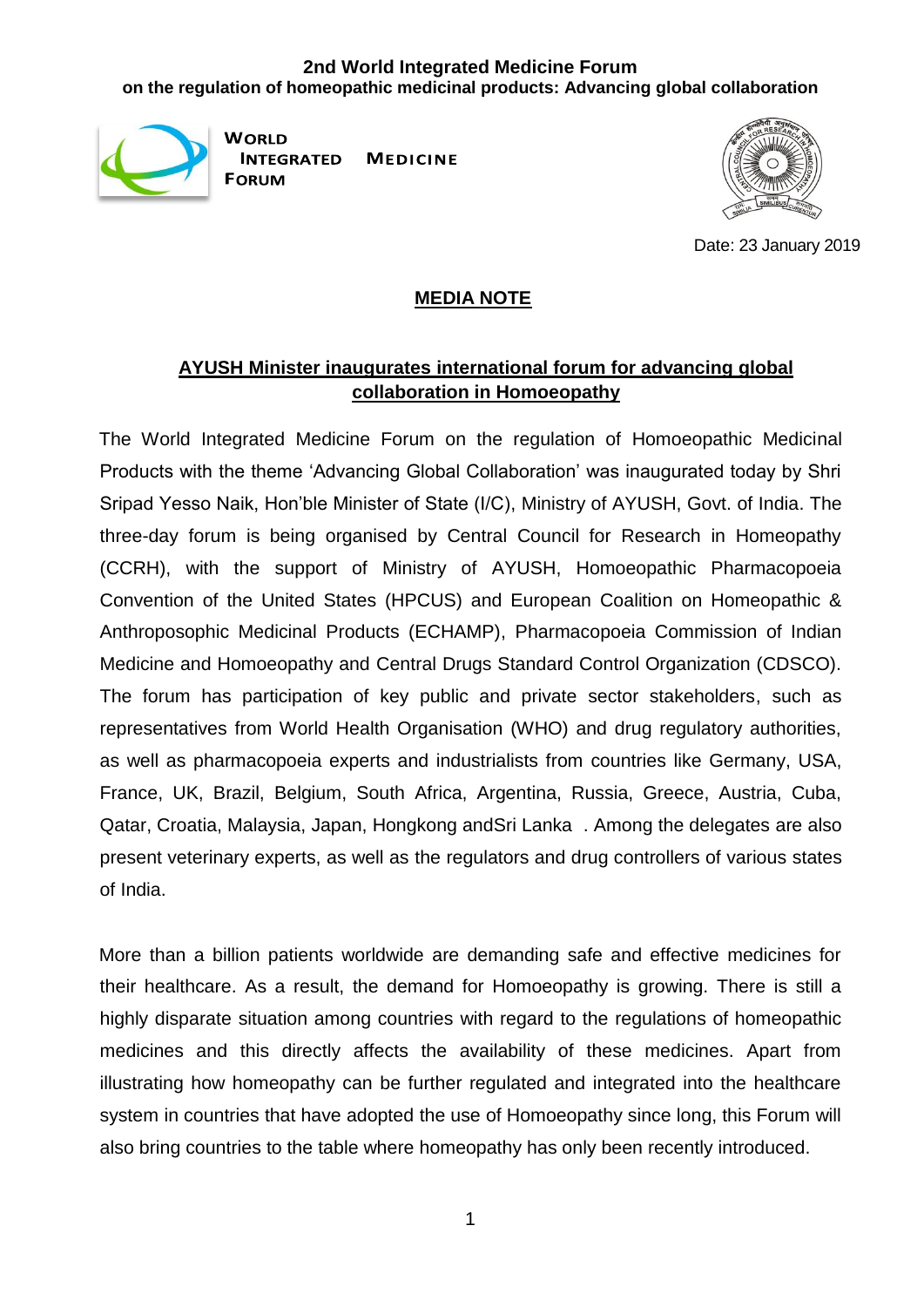#### **2nd World Integrated Medicine Forum on the regulation of homeopathic medicinal products: Advancing global collaboration**

The Forum will be serving as the only truly global platform in which the public and private sector can meet and exchange ideas on how to ensure and increase the availability of safe and effective homeopathic medicines worldwide, now for the second time. The first forum on similar lines was organised by CCRH in 2017, which was hugely successful in initiating dialogues on the steps needed in various countries for effective regulations of homoeopathic medicinal products. It is with the aim of brining the homoeopathic industry and regulatory sector on a common platform for strategic discussion that this 'World Integrated Medicine Forum on the Regulation of Homeopathic Medicinal Products' was initially conceived jointly by Central Council for Research in Homoeopathy, Ministry of AYUSH, Govt. of India and by World Integrated Medicine Forum (WIMF), an international firm that organises, and provides consultation for arranging such fora.

Forum discussions will primarily explore the commonalities as well as differences in regulatory affairs among various countries, discuss strategic regulatory and industry perspectives and possible scenarios in advancing international collaboration, ways to further enhance pharmaceutical quality standards, deliberate on integrating Traditional Medicine systems in primary healthcare and public health, bring forth the perspectives on setting appropriate requirements on various dimensions of drug approvals including veterinary medicine.

While appreciating the efforts for organising this forum, Minister of AYUSH in his inaugural address remarked that India is the fifth largest investor in scientific research in Homoeopathy in the world. With the institutional support of more than 200 homoeopathic colleges and an autonomous Research Council having 26 research centres, Homoeopathic Pharmacopoeia Laboratory and a work force of about 250 thousand homoeopathic clinicians, India can contribute in various aspects of mainstream healthcare. He called upon the industry as well as homoeopathic medical colleges to invest certain percentage of institutionaland industrial revenues in research and collaborate with CCRH for undertaking high quality, cutting edge research projects.

Sh. Naik further added that the western medicine is today facing a huge challenge of management of non-communicable diseases which can be tackled by means of safer medicines. Excessive use of anti-biotics, pain-killers, anti-depressants, anti-hypertensive,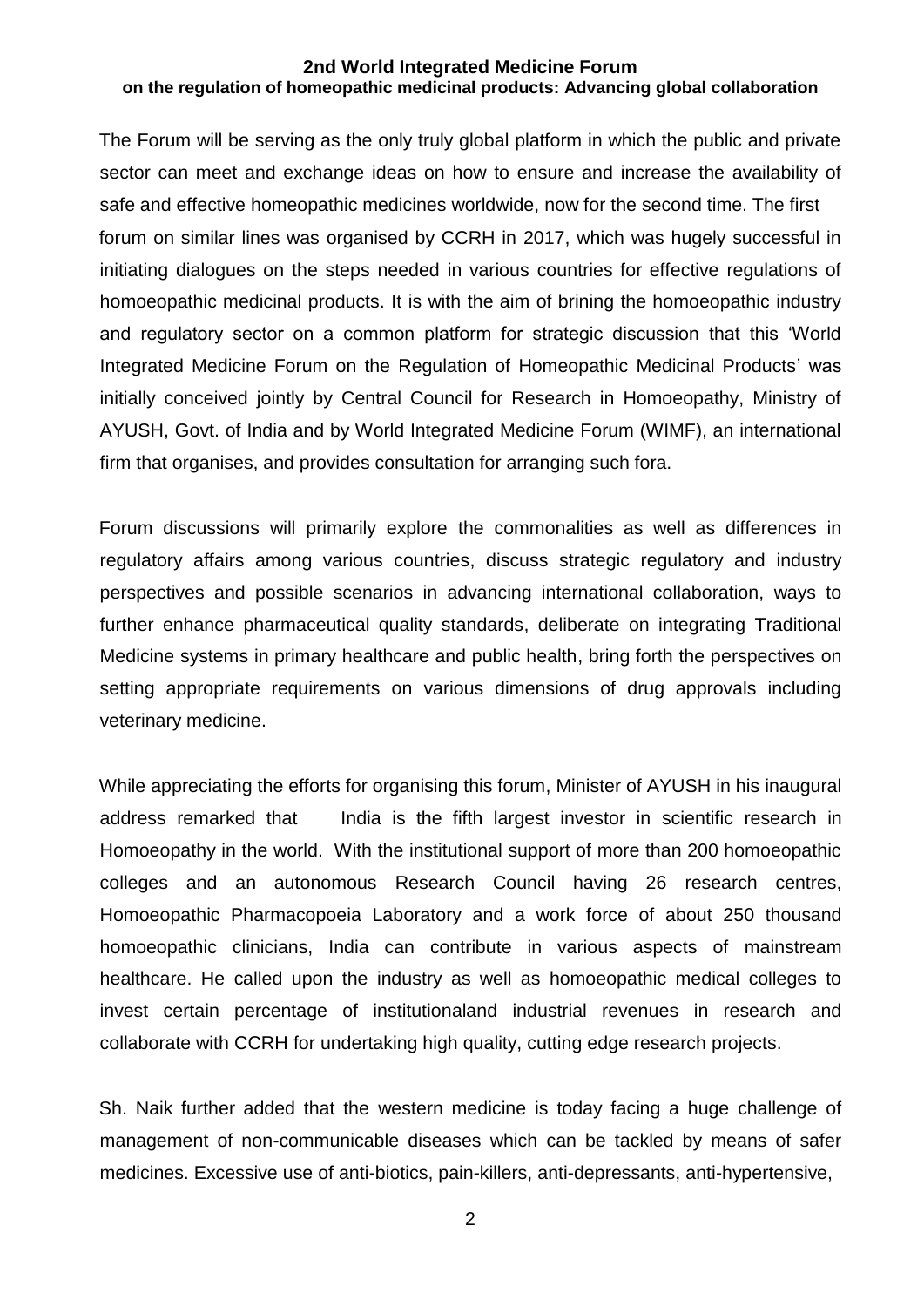#### **2nd World Integrated Medicine Forum on the regulation of homeopathic medicinal products: Advancing global collaboration**

statins, etc. are causing much harm to the society. Homoeopathy, with its safe dosage can prove to be an effective alternative in such situations. It has the potential to address non-communicable diseases by appropriately treating patients holistically in the initial stages and can also reduce the usage of these drugs. Minister further apprised the audience of the recent amendments in the Drugs & Cosmetics Rules 1945, which included freedom from requisition of separate license for a homoeopathy retailer for exhibiting the Homoeopathic Drugs for promotional activities in any fair, exhibitions etc. This, he said, would promote awareness and usefulness of homoeopathic medicines at wider public platforms. Another amendment that he informed the delegates about is the provision of sale of homoeopathic medicine from an allopathic counter. A licensee of allopathic drugs' sales can sell homoeopathic medicines without any need of a separate license. This will make homoeopathic medicines more widely and easily available in India. Minister further complimented the actions taken by the Joint Working Group comprising of Homoeopathic Pharmacopoeia Convention of the United States (HPCUS), Pharmacopoeia Commission for Indian Medicine & Homoeopathy (PCIM&H) and CCRH based on the tripartite MoU signed by these bodies in the last forum, the most eminent one being successful harmonisation of 50 drugs in the American and Indian Homoeopathic Pharmacopeia. He hoped the successful outcomes of this agreement can be a benchmark for many more agreements to follow with the aim to develop and harmonise homoeopathic pharmacopoeias and to strengthen and enable regulatory provisions for homoeopathy worldwide.

In his address, Sh. Roshan Jaggi, Joint Secretary, Ministry of AYUSH, complimented the theme of the forum, Advancing Global Collaborations, which, he said, was multidimensional and needed tremendous joint efforts. He said that Ministry of AYUSH welcomed all efforts for collaborations with the governments and other institutes of the world at various levels. He also informed about the main components of the International Collaboration scheme of Ministry of AYUSH, which included providing incentive to drug manufacturers, entrepreneurs, AYUSH institutions etc. for registration of AYUSH products (Market Authorisation) at regulatory bodies of different countries such as USFDA/EMEA/UK-MHRA/ NHPD/ TGA etc. for exports. He further informed that the Ministry also encourages international propagation of AYUSH by participating in international exhibitions, trade fairs, road shows etc. and support other international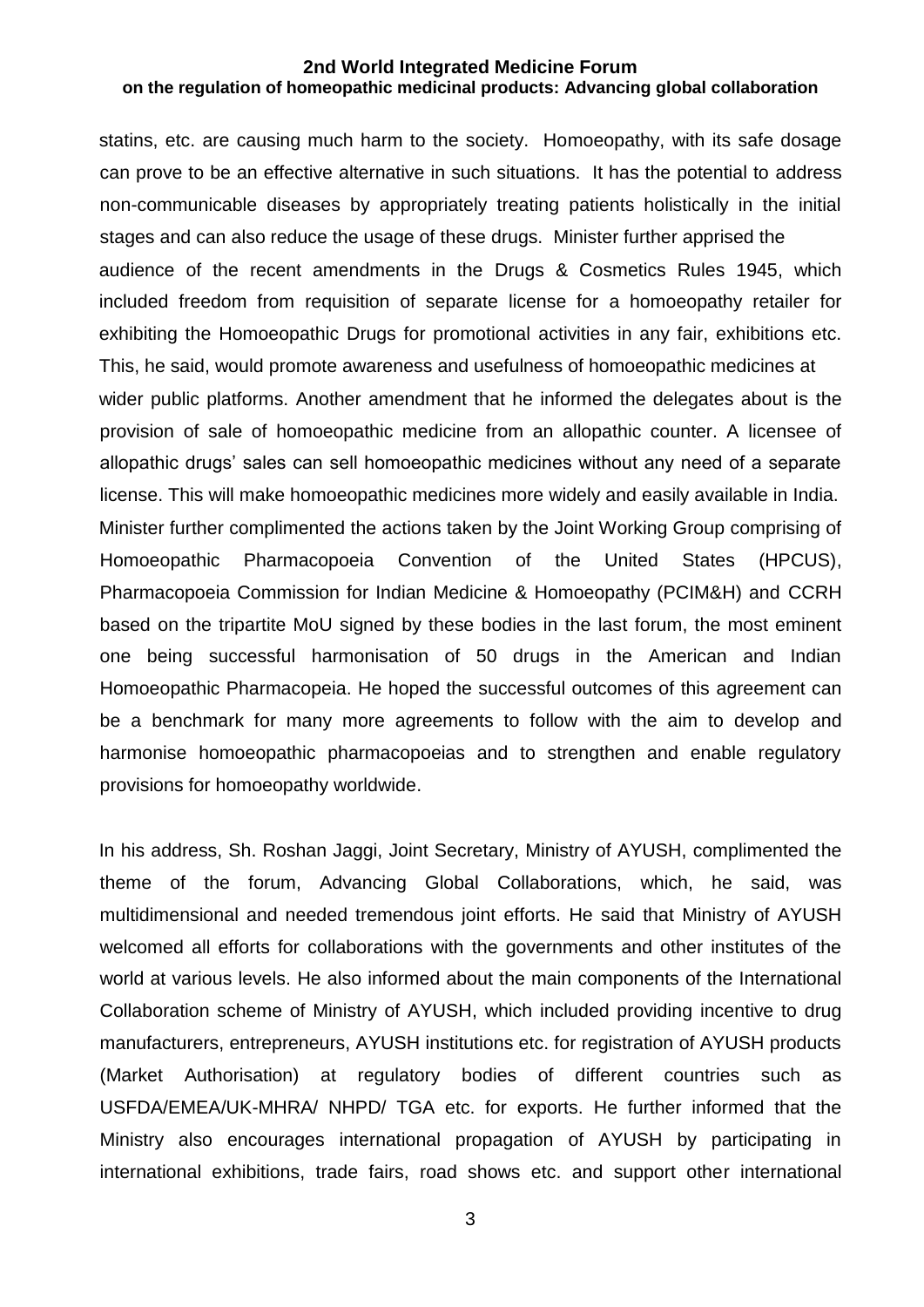#### **2nd World Integrated Medicine Forum**

**on the regulation of homeopathic medicinal products: Advancing global collaboration** market development and AYUSH promotion-related activities. Sh. Jaggi also commended CCRH for actively collaborating internationally for various joint projects for research and cooperation in the field of Homoeopathy.

In a brief talk, Dr Hélène Renoux from France, President of the European Committee for Homeopathy, presented her views on the Homoeopathy Profession's expectations from regulators and industry. She informed that there is a strong demand from patients for homeopathy from all over Europe, with 74% patients not only supporting the use of Homoeopathy, but also in favour of it continuing to be covered under social healthcare. She further said that the EU model of regulation of homeopathic medicinal products is actually a defence barrier, and its enforcement needs to be enhanced. She also looked at the efforts for harmonisation of pharmacopoeias as a positive move, which would help including remedies from each other's pharmacopoeias.

Dr. Robbert van Haselen, Director, World Integrated Medicine Forum (WIMF), in his keynote address, mentioned that AIMF aimed to further develop evidence-based Traditional, Complementary and Integrated systems of Medicine (TCIM) by promoting public-private co-operation, where the public and private sectors are the 'actors', while patients and health care providers are the 'drivers'. He said that the legitimate and increasing demand/need for homeopathic products by patients and health care providers worldwide needs to be balanced by appropriate regulatory framework which proportionally addresses quality, safety, effectiveness and availability of medicines. To achieve this he said, the role of regulators, industry and respective countries are intertwined. He said that India is the rightful host to such a forum, given its openness to medical pluralism, both politically and culturally.

Dr. Raj K. Manchanda, Director General, CCRH in his welcome address, expressed his gratitude to the Minister of AYUSH for his support and presence, welcomed all international and national guests and delegates to the forum, and also shared the outcomes of the last forum. He further added that the core aim of the forum is to sensitise more and more stakeholders to the needs and challenges of regulating HMPs, by providing an appropriate stage to discuss such issues, and not to enforce or impose what is deliberated. He said that since each country is unique, accordingly, its regulatory